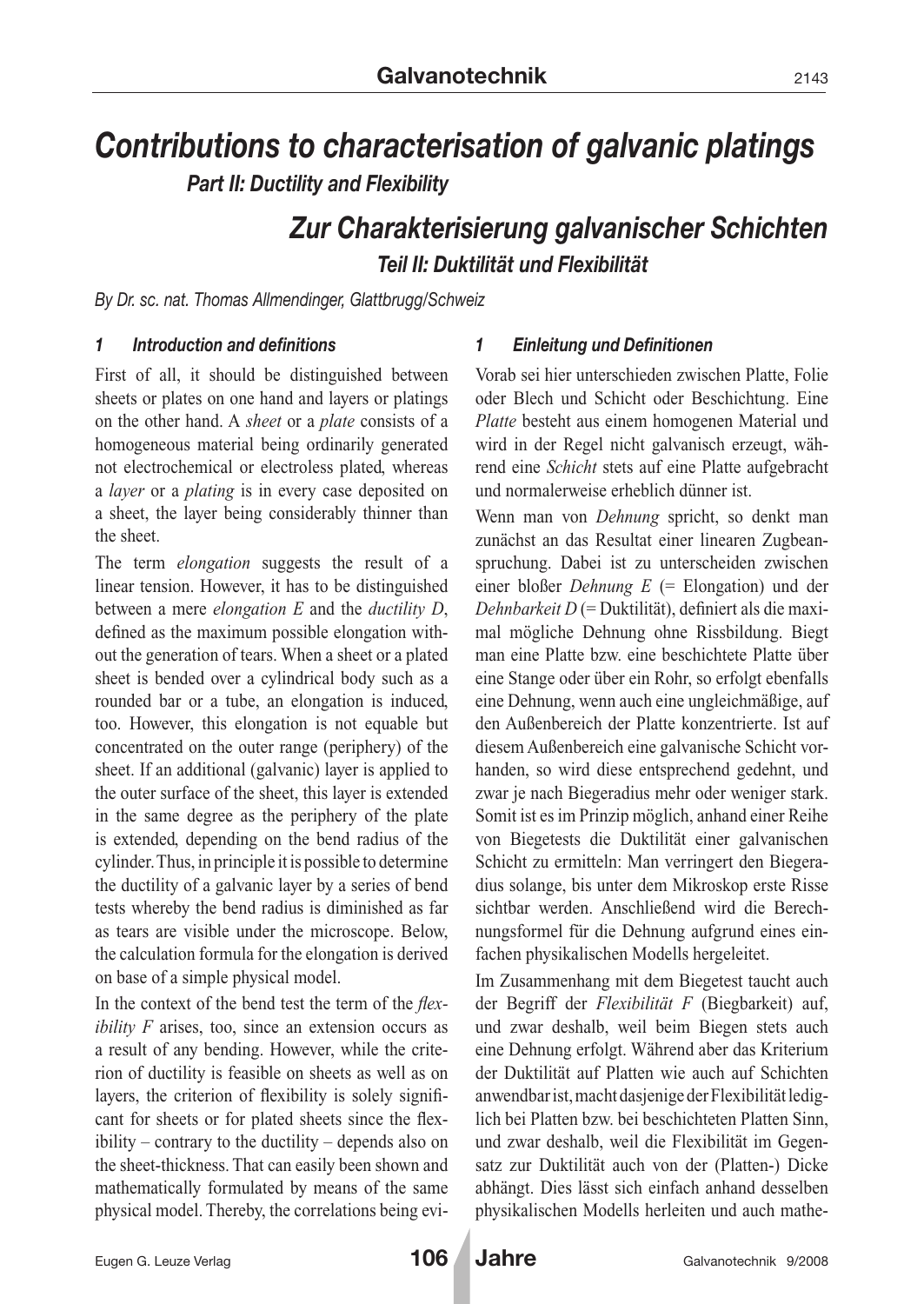dent from this model are not only useful for the calculations of physically adequate numerical values but likewise for an improved comprehension of the different influences.

## *2 Physical model for the ductility and for the flexibility*

The model proposed here employs a flat plate being extended making the boundary condition that the volume of this plate is not affected by the extension, i.e. that the material is neither compressible nor enlargeable due to a formation of tears. In addition, it is assumed that the change of the thickness is approximately equable over the whole considered range meaning that the extended plate exhibits the same thickness at its ends as at its centre. *Figure 1* shows such a flat plate in the longitudinal section,  $l_0$ and  $d_0$  marking the length and the thickness, respec-

tively, in the unstressed state and  $l_{\text{max}}$  and  $d_{\text{min}}$  the length and the thickness in the stressed state, especially in the maximum possible stressed state where no tears are formed. Therefore it is assumed here that the tension due to the traction is one-dimensional.



Fig. 1: Definition of used parameters Abb. 1: Definition der verwendeten Größen

As already mentioned, the volume of the plate – and thus its longitudinal area  $-$  is in the stressed state the same as in the unstressed state. Therefore it is

$$
d_0 \cdot l_0 = d_{min} \cdot l_{max} \hspace{2.6cm} <1>
$$

 $D = l_{\text{max}}/l_0 = d_0/d_{\text{min}}$  <2a>

If the ratio  $l_{\text{max}}/l_0$  is defined as the *ductility D*, one gets

respectively

$$
d_{min}=d_0/D\qquad \qquad <2b>
$$

The ductility term may also be expressed in percents.

This equation being valid for the flat case shall now be brought in relation to the case where the corresponding section of the plate is bended. *Figure 2* shows such an – originally flat – plate which has been bended over a rounded body where  $r_{\text{min}}$  marks matisch formulieren, wobei die daraus ersichtlichen Zusammenhänge nicht nur zur Berechnung von physikalisch fundierten Zahlenwerten dienen, sondern auch zum besseren Verständnis der verschiedenen Einflüsse beitragen.

# *2 Physikalisches Modell zur Duktilität und zur Flexibilität*

Dem hier auf den Fall einer Platte angewandten Modell liegt die Annahme zu Grunde, dass sich das Volumen dieser Platte bei einer Dehnung nicht verändert, d.h. dass das Material weder kompressibel ist, noch dass es sich infolge Rissbildung erweitern kann. Außerdem wird näherungsweise angenommen, dass eine Dickenänderung gleichmäßig über den gesamten betrachteten Bereich erfolgt, d.h. dass die gedehnte Platte an den Enden gleich dick ist wie im Zentrum. In *Abbildung 1* ist eine ebene Platte im Längsschnitt dargestellt, wobei  $l_0$ 

> bzw.  $d_0$  die Länge bzw. Dicke im unbeanspruchten Zustand und  $l_{\text{max}}$  bzw.  $d_{\text{min}}$  die Länge bzw. Dicke im gestreckten Zustand bedeuten, und zwar speziell im maximal möglichen, ohne dass irgend eine Rissbildung erfolgt. Dies entspricht dem Fall, dass die Dehnung eindimensional ist, wobei eine Zugspannung angewandt wird.

Wie erwähnt, sei das Volumen der Platte – und damit auch die Längsschnittfläche – im ungestreckten Zustand gleich wie im gestreckten. Also gilt

$$
d_0 \cdot l_0 = d_{\min} \cdot l_{\max} \qquad \qquad \langle 1 \rangle
$$

Wenn man das Verhältnis l<sub>max</sub>/l<sub>0</sub> als die *Duktilität D* definiert, so gilt

bzw.

$$
D=l_{max}/l_0=d_0/d_{min}\qquad \qquad <2a>
$$

$$
d_{\min} = d_0/D \qquad \qquad <2b>
$$

Die Duktilität lässt sich ohne weiteres auch in Prozenten ausdrücken.

Diese für den ebenen Fall geltende Beziehung soll nun in Relation gebracht werden zum Fall, wo die Platte gebogen ist. In *Abbildung 2* wird hierzu der ursprünglich flache Plattenausschnitt als gebogen betrachtet, wobei r<sub>min</sub> den minimal erforderliche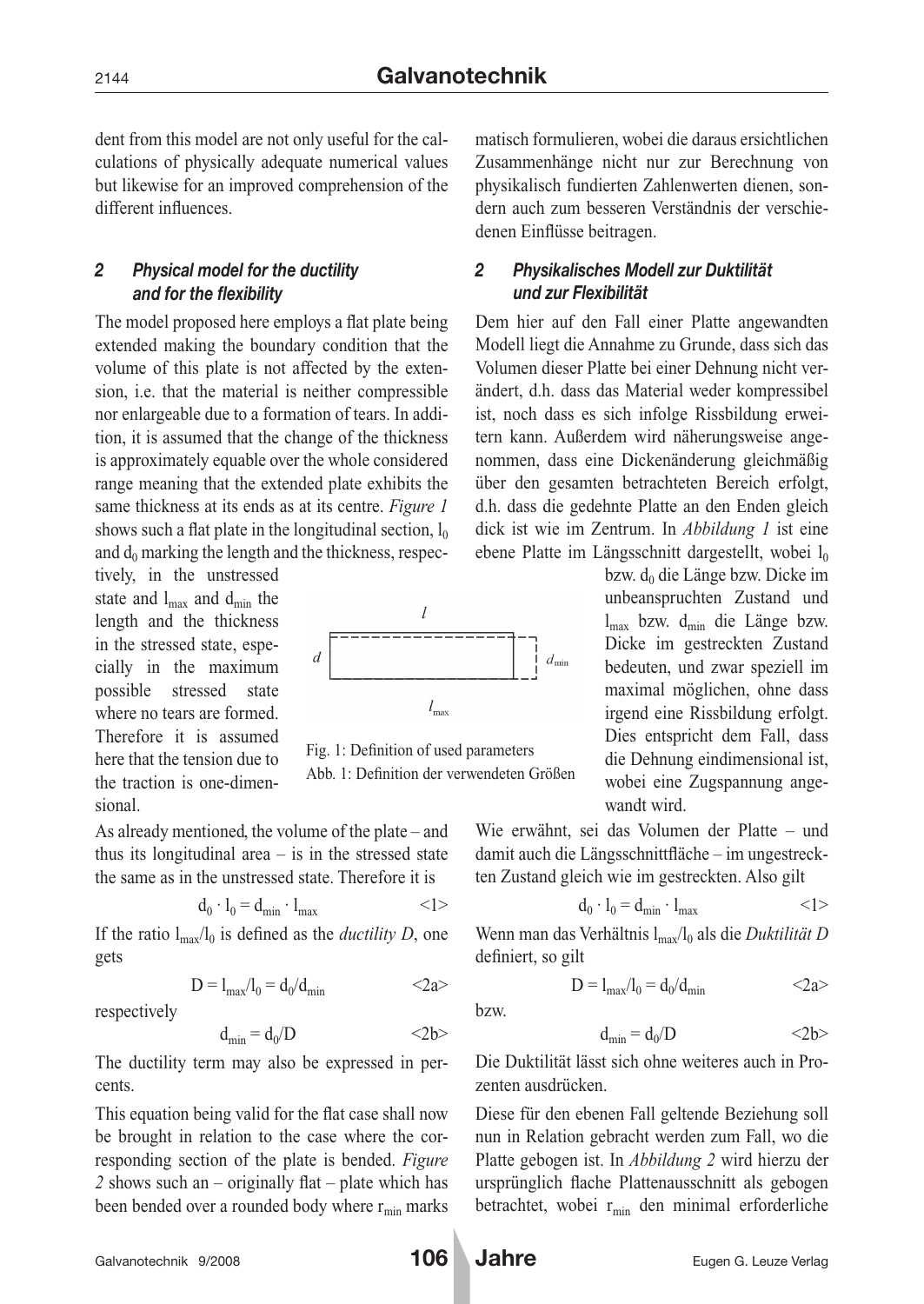the minimally admissible bend radius guaranteeing no tears. In this case, a 90° angle is chosen (however, the calculation yields the same result for any other angle). The dotted line marks the real course of surface though it is not consid-



Fig. 2: Parameters in case of bending Abb. 2: Größen beim Biegen der Probe

ered here because of the reduction made within this model that the thinning of the plate is assumed to be equable over the whole extended range.

Since the inner area (in *Figure 2*, lying underneath) has the same length before and after bending, hence

$$
l_0 = 2\pi r_{min} / 4 \qquad \qquad \langle 3 \rangle
$$

the longitudinal area before bending is

$$
F_{lsv}=2\pi\ r_{min}\ d_0\ /\ 4 \qquad \qquad <4>
$$

and the longitudinal area after bending is

$$
F_{\text{lsn}} = \pi R_{\text{min}}^2 / 4 - \pi r_{\text{min}} / 4 \qquad \qquad \text{<5>}
$$

whereby  
\n
$$
R_{\min} - r_{\min} \cong d_{\min} \implies R_{\min} \cong r_{\min} + d_{\min} \quad <6>
$$

Equating the areas from equation  $\leq 4$  and  $\leq 5$  and considering the *relation <6>* delivers

$$
2r_{\min} d_0 = 2r_{\min} d_{\min} + d^2_{\min} \qquad \qquad \langle 7 \rangle
$$

Now  $d_{\min}$  can be expressed by the ductility D using equation <2b>, yealding

$$
r_{min} = d_0 / (2(D-1)) \qquad \qquad \langle 8 \rangle
$$

This equation expresses a connection – due to the ductility – between the minimally required bend radius  $r_{\text{min}}$  and the thickness  $d_0$  of the plate, suggesting the definition of the flexibility F as the quotient of these two terms:

$$
F = d_0 / r_{min} = 2(D-1) \tag{9}
$$

Thus the *flexibility F* of a sheet or a plate is a material-specific dimensionless number depending on the – likewise dimensionless – ductility D. It provides the ratio between a certain freely eligible sheet-thickness and the minimally required bend radius. If the sheet is galvanically plated the total thickness (sheet + plating) has to be considered, chiefly the sheet-thickness. In the latter case the sheet is required to be more ductile than the plating.

Biegeradius darstellt, ohne dass Risse entstehen. Gewählt ist hier ein 90°-Winkel (die Rechnung ergibt indessen dasselbe Resultat für jeden anderen Winkel). Gestrichelt eingezeichnet ist der reale Verlauf der Außenfläche. Er soll hier aber der Einfachheit halber nicht berücksichtigt werden, denn diesem Modell

liegt, wie gesagt, die Annahme zu Grunde, dass die Verdünnung der Schicht im Biegebereich überall gleich groß ist.

Weil die nach dem Biegen vorhandene Innenlänge (in *Abbildung 2* unten liegend) gleich lang ist wie vor dem Biegen, weil also

$$
l_0 = 2\pi r_{\min} / 4 \qquad \qquad \langle 3 \rangle
$$

ist die Längsschnittfläche vor dem Biegen

$$
F_{lsv}=2\pi\;r_{min}\;d_0\;/\;4\qquad \qquad <4\qquad
$$

und die Längsschnittfläche nach dem Biegen

$$
F_{\rm{lsn}} = \pi R_{\rm{min}}^2 / 4 - \pi r_{\rm{min}} / 4 \qquad \qquad <5>
$$

wobei

$$
R_{\min} - r_{\min} \cong d_{\min} \implies R_{\min} \cong r_{\min} + d_{\min} \qquad \text{<6>}
$$

Setzt man die beiden Flächen aus Gleichung <4> und <5> gleich und berücksichtigt man noch die *Beziehung <6>*, so erhält man

$$
2r_{\min} d_0 = 2r_{\min} d_{\min} + d_{\min}^2 \qquad \qquad \langle 7 \rangle
$$

Drückt man jetzt d<sub>min</sub> mit der Duktilität D gemäß Gleichung <2b> aus, so erhält man

$$
r_{\min} = d_0 / (2(D-1)) \qquad \qquad \ll 8 >
$$

Diese Gleichung drückt einen durch die Duktilität gegebenen Zusammenhang aus zwischen dem minimal erforderlichen Biegeradius  $r_{\text{min}}$  sowie der Schichtdicke  $d_0$  und legt die Definition der Flexibilität F als Quotient dieser beiden Größen nahe:

$$
F = d_0 / r_{min} = 2(D-1) \tag{9}
$$

Die *Flexibilität F* einer Schicht ist somit eine stoffspezifische, dimensionslose Zahl, welche von der – ebenfalls dimensionslosen – Duktilität D abhängt. Sie ergibt das Verhältnis einer bestimmten, im Prinzip frei wählbaren Schichtdicke zum dazu minimal erforderlichen Biegeradius. Bei galvanischen Schichten ist mit der Gesamtschichtdicke (Unterlage + Schicht) zu rechnen, im Wesentlichen also mit der Dicke der Unterlage. Voraussetzung ist, dass die Unterlage duktiler ist als die Schicht.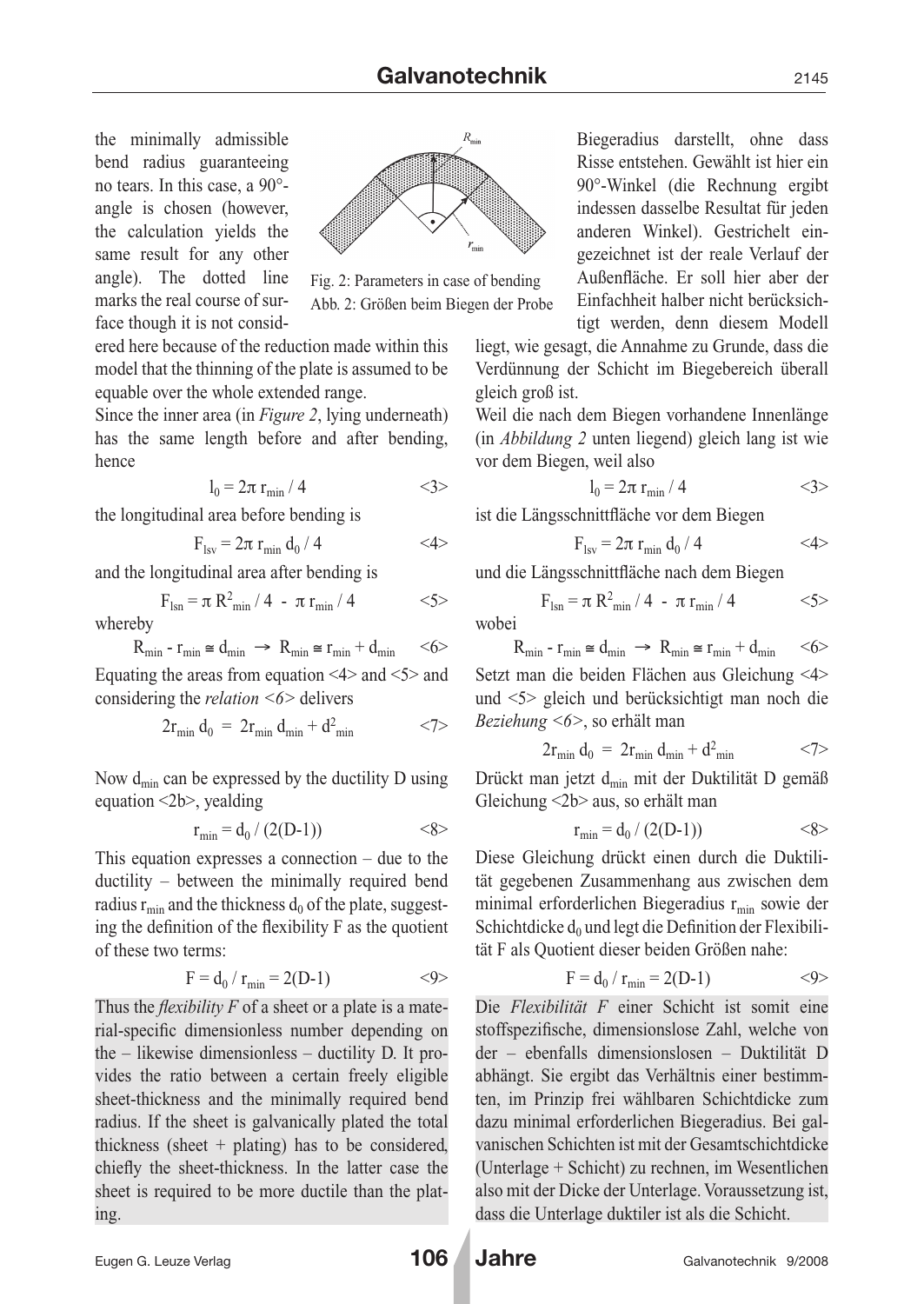# *2.1 Example*

The ductility of a layer is assumed to be 1.05 (i.e. the layer is 5 percent ductile; determination see next chapter). Thus the resulting flexibility is 0.1. When the thickness of the plate or the sheet on which the layer is deposited comes to 0.5 mm, the minimal bend radius is 5 mm. On the other hand, when the thickness of the plate is 1 mm the minimal bend radius gets 10 mm, i.e. twice as large.

According to this model, the ductility does not depend on the thickness of the plate. As mentioned initially, this is not exactly the case with real plates since the thickness within the bending range is not constant. However, the simplicity of the model justifies its application when the boundary conditions are regarded.

# *3 Determination of ductility by the bend test*

The galvanic layer which has to be tested is deposited on a metallic sheet. This sheet is bended over a rounded body  $(=$  counter part) using a rectangular stamp with a defined radius (= pressing angle

part), the involved sliding surfaces being covered if necessary with a lubricant. Thereby, the plated surface of the sheet is extended providing an elongation E being dependant on the bend radius r. The device is schematically showed in *Figure 3* wherein R marks the outer radius, being reduced a little due to the elongation.



Fig. 3: Definition of used parameters Abb. 3: Definition der verwendeten Größen

For the calculation, the same assumptions and simplifications are made as above whereby the layer thickness may normally be neglected in view of the thickness of the sheet, thus the equations  $r_{\text{min}} = r$ ,  $R_{\text{min}} = R$  and  $d_0 = d$  may be made.

However, this procedure solely allows the determination of the elongation E. The ductility D must be determined running several bend tests. This can be done with several sheet samples. Yet, it is possible using only one sample starting with a large bend radius and successively diminishing it until no tears

# *2.1 Beispiel*

Die Duktilität einer Schicht sei 1,05 (d.h. die Schicht ist um 5 % dehnbar; Bestimmung siehe nächstes Kapitel). Daraus ergibt sich eine Flexibilität von 0,1. Falls die Dicke der Platte bzw. des Blechs, auf welcher die Schicht aufgebracht ist, 0,5 mm beträgt, so ist der minimale Biegeradius 5 mm. Falls die Plattendicke hingegen 1 mm beträgt, so wird der minimale Biegeradius 10 mm, also doppelt so groß.

Gemäß diesem Modell ist die Duktilität unabhängig von der Dicke der Schicht. Wie bereits eingangs erwähnt, ist dies bei realen Schichten nicht der Fall, weil die Dicke im Dehnungsbereich nicht gleichmäßig verläuft. Die Einfachheit des Modells rechtfertigt jedoch seine Anwendung, sofern man sich der Randbedingungen bewusst ist.

# *3 Biegetest zur Bestimmung der Duktilität*

Die zu prüfende galvanische Schicht wird auf ein Metallblech (Prüfblech) abgeschieden. Anschließend wird jenes mittels eines rechtwinkligen Stempels (Presswinkel) über einen Einsatz (Gegenstück)

> mit definiertem Radius gebogen, wobei die der Reibung ausgesetzten Oberflächen gegebenenfalls mit einem Gleitmittel zu versehen sind. Dadurch dehnt sich die beschichtete Oberfläche dieses Metallblechs aus, wobei die Dehnung E vom Biegeradius r abhängt. Die Vorrichtung ist in *Abbildung 3* schematisch gezeigt, wobei mit R der infolge der Dehnung etwas reduzierte Außenradius gemeint ist.

Zur Berechnung werden dieselben Annahmen bzw. Vereinfachungen gemacht wie oben, wobei die Schichtdicke gegenüber der Plattendicke normalerweise vernachlässigt werden kann und  $r_{\text{min}} = r$ , R<sub>min</sub>  $=$  R sowie  $d_0$  = d gesetzt werden kann.

Allerdings geht es hier um die Berechnung der Dehnung E. Die Dehnbarkeit (Duktilität) D muss durch mehrere Messungen ermittelt werden. Dies kann mit mehreren Probeblechen und Einsätzen mit verschiedenen Radien gemacht werden, ist aber auch mit einem einzigen Probenblech möglich,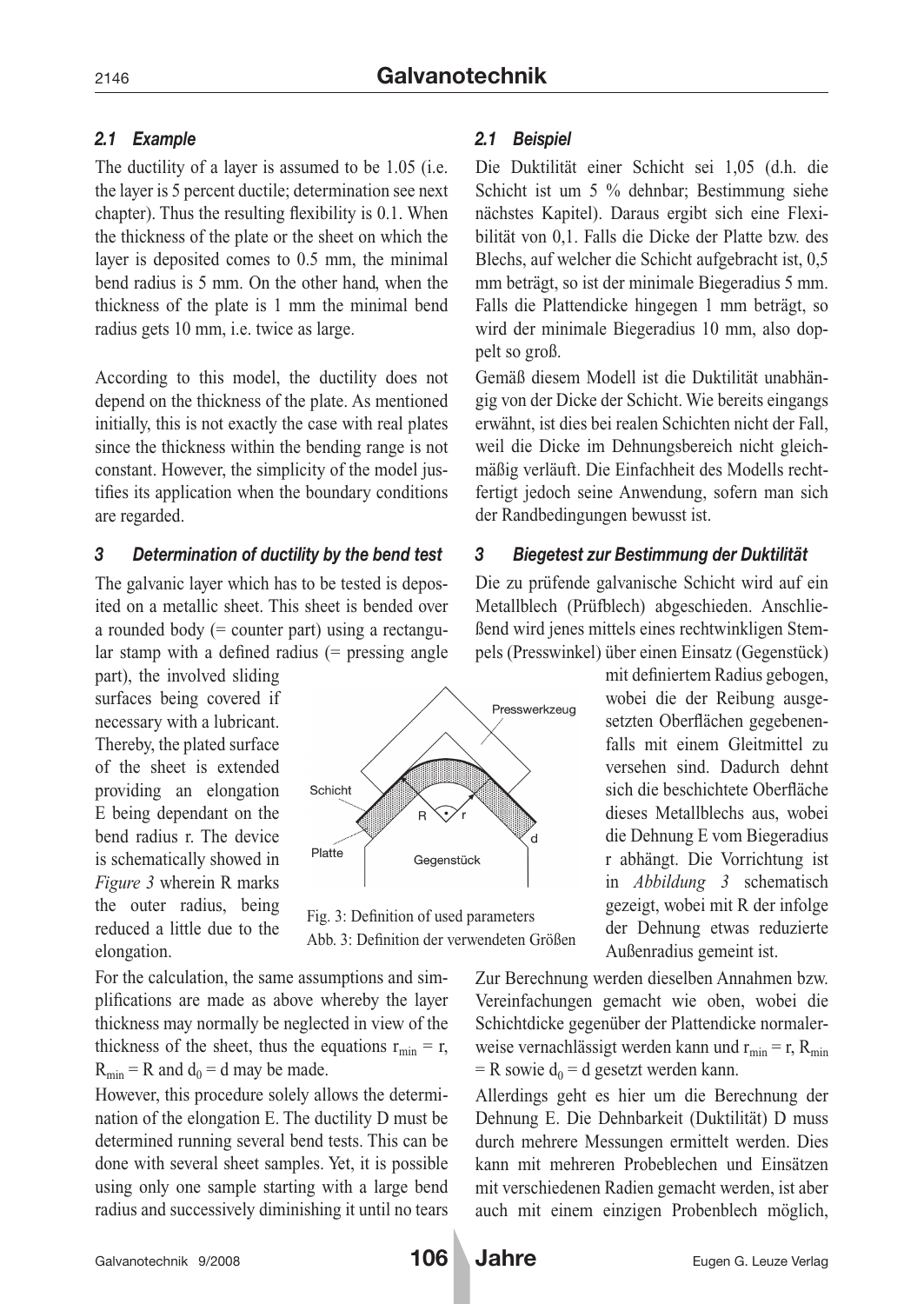are visible under the microscope (amplification preferably 500x).

Equating the two areas according to the relations <4> and <5> delivers the expression

$$
R = \sqrt{r^2 + 2d \cdot r} \qquad \qquad <10>
$$

Thereby r means the bend radius and d the sample thickness (strictly speaking the sum of the sheet plus the layer).

Since the bend lengths exhibit the same ratio as the radii, the elongation then gets

$$
E = (R - r) / r
$$
  $\langle 11a \rangle$ 

or in percents:

 $E = 100 \cdot (R - r)/r$  % <11b>

#### *4 Comparison with ASTM-norm B 489 – 85*

In the ASTM B  $489 - 85$  (reapproved 2003), in principle the same practice is proposed. However, the English term *mandrel,* which is employed there, is not clear and not unambiguous since no figure is appended. Probably, a rounded body such as the counterpart in *Figure 3* is supposed. The calculation formula in this ASTM-norm is given by:

$$
E = 100 \cdot (T / (D + T)) % \qquad \qquad <12>
$$

with  $T =$  total thickness of basis metal and deposit  $D =$  diameter of the mandrel

Poor deviations to given equation <11b> arise from approach above of neglecting the thickness of the layer and of solely considering the thickness of the sheet. Furthermore, the ASTM-norm does not consider the fact that the thickness is diminished due to the bending. However, an aggravating deviation is due to the different parameters being used: in the present case, the radius of the counterpart is taken whilst in the ASTM-norm its diameter is taken, leading to a deviation of approximately factor two (as it is obvious in the *Table 1*). If the first is true, it must be concluded that the values given hitherto on base of this bend test indeed are considerable larger than assumed.

indem man nämlich bei einem großen Biegeradius beginnt und diesen sukzessive verkleinert, bis unter dem Mikroskop Risse sichtbar werden (Vergrößerung vorzugsweise 500fach).

Durch Gleichsetzen der beiden Flächen gemäß den Gleichungen <4> und <5> und Auflösen nach R erhält man:

$$
R = \sqrt{r^2 + 2d \cdot r} \qquad \qquad <10>
$$

wobei r den Biegeradius und d die Probendicke (genau genommen die Summe von Beschichtungsblech + Schichtdicke) bezeichnen.

Da sich die Bogenlängen proportional zu den Radien verhalten, beträgt die Dehnung dann

$$
E = (R - r) / r
$$
  $\langle 11a \rangle$ 

bzw. in Prozent ausgedrückt:

$$
E = 100 \cdot (R - r)/r \, \%
$$
 
$$
\langle 11b \rangle
$$

#### *4 Vergleich mit der ASTM-Norm B 489 – 85*

In der ASTM-Norm B 489 – 85 (Reapproved 2003) wird im Prinzip dasselbe Vorgehen vorgeschrieben, wobei der dort verwendete englische Begriff *mandrel* für das Gegenstück etwas unklar ist. Die wörtliche Übersetzung hierfür lautet nämlich *Dorn*. Gemeint ist aber höchstwahrscheinlich ein Gebilde, wie es als *Gegenstück* in *Abbildung 3* skizziert ist. Die – in der ASTM-Norm nicht hergeleitete – Berechnungsformel lautet:

$$
E = 100 \cdot (T / (D + T)) % \qquad \qquad <12>
$$

mit:  $T =$  totale Dicke von Platte und Schicht D = Durchmesser des *mandrels*

Geringfügige Abweichungen von *Gleichung* <11b> ergeben sich einerseits daraus, dass bei der ASTM-Norm die Schichtdicke zur Plattendicke addiert wird, während sie im hier beschriebenen Fall vernachlässigt wird. Andererseits wird dort die Verringerung der Schichtdicke infolge Dehnung nicht berücksichtigt. Eine gravierende Abweichung entsteht indessen daraus, dass im hier dargelegten Fall der Radius des Gegenstücks verwendet wird, bei der ASTM-Norm hingegen dessen Durchmesser. Dadurch ergeben sich Abweichungen etwa um den Faktor Zwei (*Tab. 1*). Falls letzteres stimmt, so wurde bei einer herkömmlichen Angabe der Duktiliät aufgrund von Biegetests stets mit einer zu kleinen Dehnung gerechnet, d.h. die Dehnung war effektiv wesentlich größer als angenommen.